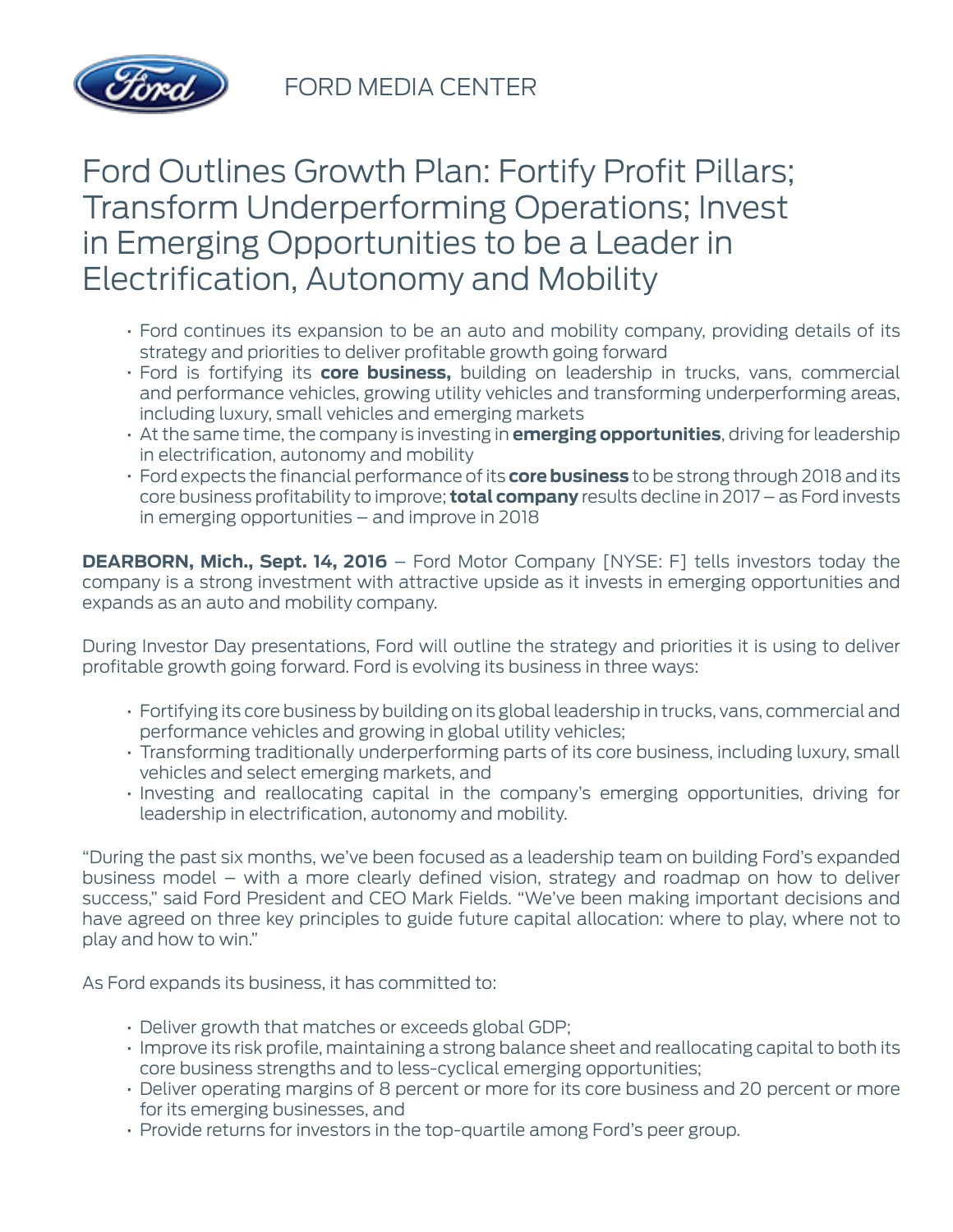"As we expand to be an auto and a mobility company, we're not moving from an 'old' business to a 'new' business. We're moving to a bigger business," Fields said. "The world is moving from simply owning vehicles to owning and sharing them. That's why we are expanding to sell more vehicles and provide transportation services at the same time."

# **CORE BUSINESS: Fortifying Ford's Profit Pillars**

Ford is focused on building on its clear global leadership in trucks, vans, commercial vehicles and performance vehicles, while growing global strength in utility vehicles. The company today has the world's No. 1 best-selling full-size pickup with F-Series, the No. 1 best-selling large van and bus with the Transit and the No. 3 best-selling compact pickup with the Ranger.

Ford also has the world's best-selling large utilities with Explorer and Expedition, and the company aims to grow in other segments with four all-new nameplates coming to its global utility vehicle lineup in the next four years.

Performance leadership will continue, as Ford delivers 12 new performance vehicles promised by the end of the decade. The vehicles build on the huge market success of the Ford GT, Shelby Mustang GT350 and GT350R, Focus RS, Focus ST and F-150 Raptor.

Ford Credit – a growing business that delivers profits, distributions and customer loyalty – is another key part of Ford's plan to fortify its profit pillars, as is the company's successful Ford Customer Service Division parts and service business.

#### **CORE BUSINESS: Transforming Luxury, Small Vehicles and Emerging Markets**

Ford also is transforming traditionally underperforming parts of its core business, including luxury, small vehicles and select emerging markets.

Growing the company's luxury position means fully transforming Lincoln into a differentiated worldclass luxury brand – in products and client experiences – and delivering strong returns.

Already, Lincoln is showing momentum delivering four new transformational vehicles in four years, establishing the brand in China and growing global sales 77 percent since 2012. It also is improving quality and boosting customer satisfaction in the U.S., with Lincoln displacing Lexus for top ranking on the American Customer Satisfaction Index.

In small vehicles, Ford is focusing on better brand resonance, tailored designs, effective scale, a lowcost footprint and complexity reduction – all to yield better profits.

These efforts already are paying off. In North America, for example, Ford Focus buildable combinations have been reduced from 200,000 in 2015 to approximately 300 for the 2017-model year and 30 for the next-generation Focus. That 99.9 percent complexity reduction will save the company up to \$300 per car.

Ford also is taking a new look at how to lead in select emerging markets. The company sees Russia and South America positioned for recovery, ASEAN remaining profitable and a path to profitable growth in Middle East and Africa. As it pushes for a path to profitability in all emerging markets, Ford is re-evaluating its strategy and business model for India.

#### **EMERGING OPPORTUNITIES: Leading in Electrification, Autonomy and Mobility**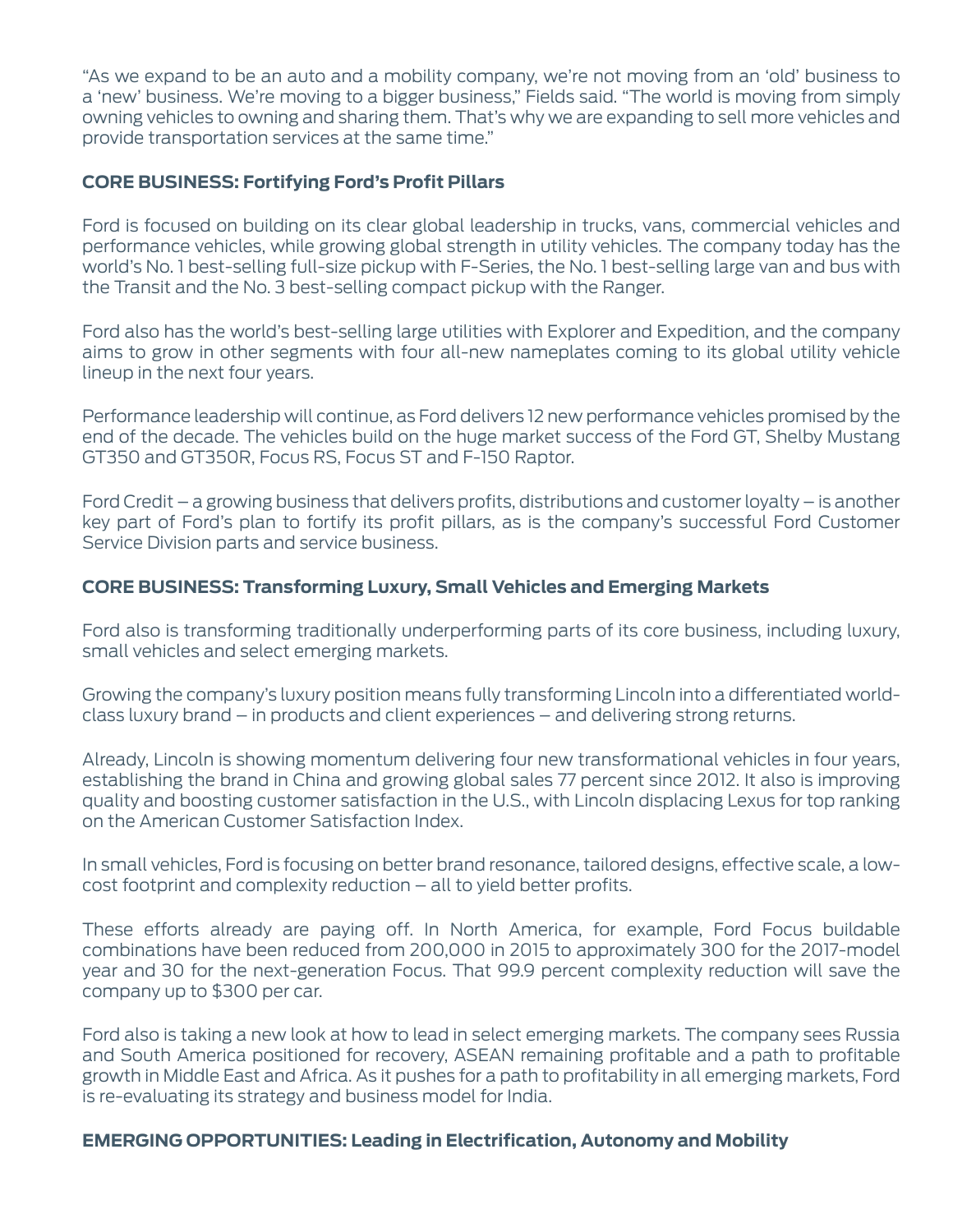Ford is investing in emerging opportunities, driving for leadership in electrification, autonomy and mobility.

The company has nearly two decades of experience in **electrification** and today is America's top-selling plug-in hybrid brand and second best seller in overall electrified vehicle sales. Ford is investing \$4.5 billion in electrified solutions and introducing 13 new electrified vehicles – representing 40 percent of its lineup – by 2020. This positions Ford to be a leader in the growing electrified vehicle market, as the number of electrified offerings is expected to exceed conventional internal combustion vehicles in the 2030 timeframe.

Ford is focusing its electrified vehicles on its areas of strength – commercial vehicles, trucks, utility and performance vehicles. Ford today is working on vehicles as well as electrified vehicle fleet management, route planning and telematics solutions.

The company also is aggressively growing its **autonomy** leadership. Building on more than a decade of development experience, Ford intends to have a [high-volume, fully autonomous SAE-defined](https://media.ford.com/content/fordmedia/fna/us/en/news/2016/08/16/ford-targets-fully-autonomous-vehicle-for-ride-sharing-in-2021.html) [level 4-capable vehicle](https://media.ford.com/content/fordmedia/fna/us/en/news/2016/08/16/ford-targets-fully-autonomous-vehicle-for-ride-sharing-in-2021.html) in commercial operation in 2021 in a ride-hailing or ride-sharing service. The vehicle is being specifically designed for commercial mobility services without a steering wheel or gas and brake pedals.

By targeting its autonomous vehicle for a ride-hailing or ride-sharing service, Ford is changing the economics of mobility. Traditionally, owning a vehicle has cost between 70 cents and \$1.50 a mile. By contrast, taking a taxi is four times more, and using ride-hailing is double the cost of an owned vehicle. Ford's autonomous vehicle with a ride-hailing or sharing could reduce the cost to about \$1 per mile – on par or even less than personal ownership with a vehicle that can improve safety, convenience and congestion.

Ford projects that autonomous vehicles could account for up to 20 percent of vehicle sales by the end of the next decade.

Similarly, the company's focus on leadership in **mobility** starts with the view that the world has moved from just owning vehicles to owning and sharing them. To start, Ford is [working with global](https://media.ford.com/content/fordmedia/fna/us/en/news/2016/09/09/ford-partnering-with-global-cities-on-new-transportation--chario.html) [cities,](https://media.ford.com/content/fordmedia/fna/us/en/news/2016/09/09/ford-partnering-with-global-cities-on-new-transportation--chario.html) starting in San Francisco, to help solve congestion and help move people more efficiently. Ford will acquire Chariot, a crowd-sourced shuttle service, to grow Ford's dynamic shuttle services globally. It will provide affordable transportation and expand to at least five additional cities in 18 months.

The company also is partnering with Motivate, the global leader in bike sharing, to add more transportation options for users with the new Ford GoBike. When it launches next year, Ford GoBike will be accessed by users through the [FordPass](https://www.fordpass.com/)<sup>®</sup> platform.

Data collected from the bikes will be used to build an interconnected mobility network. This could include real-time data, such as weather conditions, usage patterns and bike availability, to optimize commuting.

Underpinning Ford's electrification, autonomy and mobility businesses are strategies being developed in fleet and data management, route and journey planning and telematics.

# **2016-2018 Outlook**

During its Investor Day, Ford also will review its financial outlook through 2018, following record pretax profit, Automotive operating margin and Automotive cash flow during the past 18 months.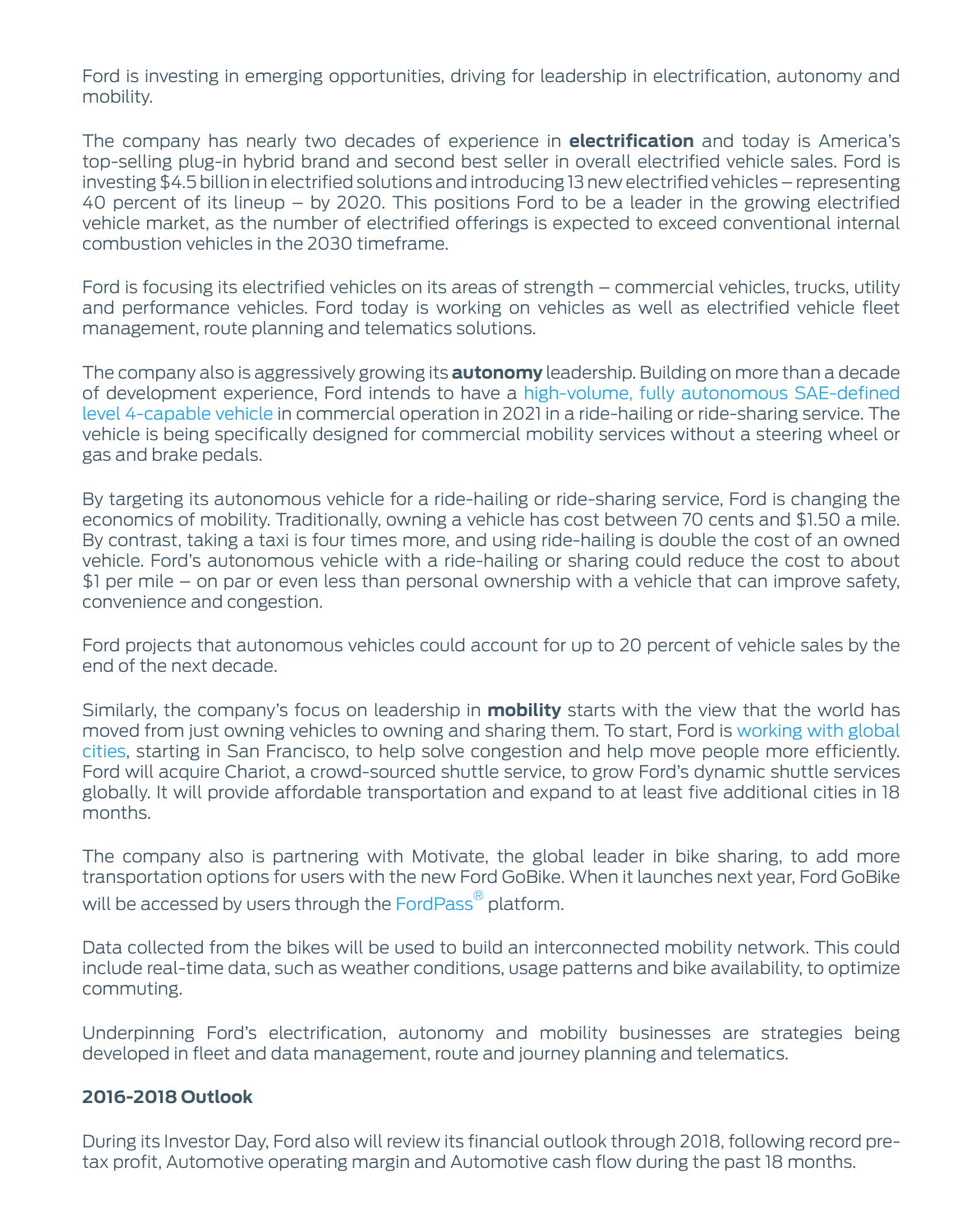This year, Ford expects total company adjusted pre-tax profit to be about \$10.2 billion $^{\rm l}$ , lower than last year's record but the company's second best year since 2000. The update to the 2016 outlook reflects the recent expansion of a recall requested by the U.S. National Highway Traffic Safety Administration.

Looking ahead, the company expects its core business adjusted pre-tax profit to improve every year from 2016 through 2018.

Total company results, however, are expected to decline in 2017 compared to 2016 and improve in 2018. The decline in 2017 is the result of increasing investments and costs for emerging opportunities. Ford has plans to achieve cost efficiencies averaging \$3 billion annually between 2016 and 2018 and is adding new processes like zero-base budgeting to further its business transformation. These efficiencies will offset the vast majority of costs being added to strengthen Ford's business except for price-related design costs, regulatory costs and the cost to support the development of emerging opportunities – especially electrification.

Total Automotive operating cash flow remains positive through 2018 – with the overall cash balance expected to stay at or above the company's minimum target of \$20 billion.

Capital allocation through 2018 will focus mainly on product, emerging opportunities and shareholder actions. In line with this, Ford reiterated its plan to pay regular dividends through a business cycle, as well as pay a supplemental dividend when appropriate.

"We expect Ford's performance to be strong through 2018 – with our core business improving, allowing us to invest in the emerging opportunities that will ensure our future success," said Ford CFO Bob Shanks. "Our capital allocation continues to be disciplined and to deliver strong returns, and we are fully prepared for a downturn. As a result, we plan to offer a secure regular dividend through the business cycle with an option for upside on investments to keep our core business strong and to win in emerging opportunities."

# **Reference Information**

• For [presentation materials](http://corporate.ford.com/content/dam/corporate/en/investors/investor-events/Press%20Releases/2016/september-2016-ford-investor-deck-for-web.pdf) and information on how to join a webcast of Ford's 2016 Investor Day, click [here](http://corporate.ford.com/investors/investor-events/event-details/ford-to-host-investor-day-on-sept--14.html).

<sup>1</sup> Total company adjusted pre-tax profit is a non-GAAP financial measure. Ford does not provide guidance on net income, the comparable GAAP financial measure. Full-year net income will include potentially significant special items that have not yet occurred and are difficult to quantify prior to year end, specifically pension and OPEB remeasurement gains and losses.

# **Risk Factors**

Statements included or incorporated by reference herein may constitute "forward-looking statements" within the meaning of the Private Securities Litigation Reform Act of 1995. Forwardlooking statements are based on expectations, forecasts, and assumptions by our management and involve a number of risks, uncertainties, and other factors that could cause actual results to differ materially from those stated, including, without limitation:

- Decline in industry sales volume, particularly in the United States, Europe, or China, due to financial crisis, recession, geopolitical events, or other factors;
- Decline in Ford's market share or failure to achieve growth;
- Lower-than-anticipated market acceptance of Ford's new or existing products or services;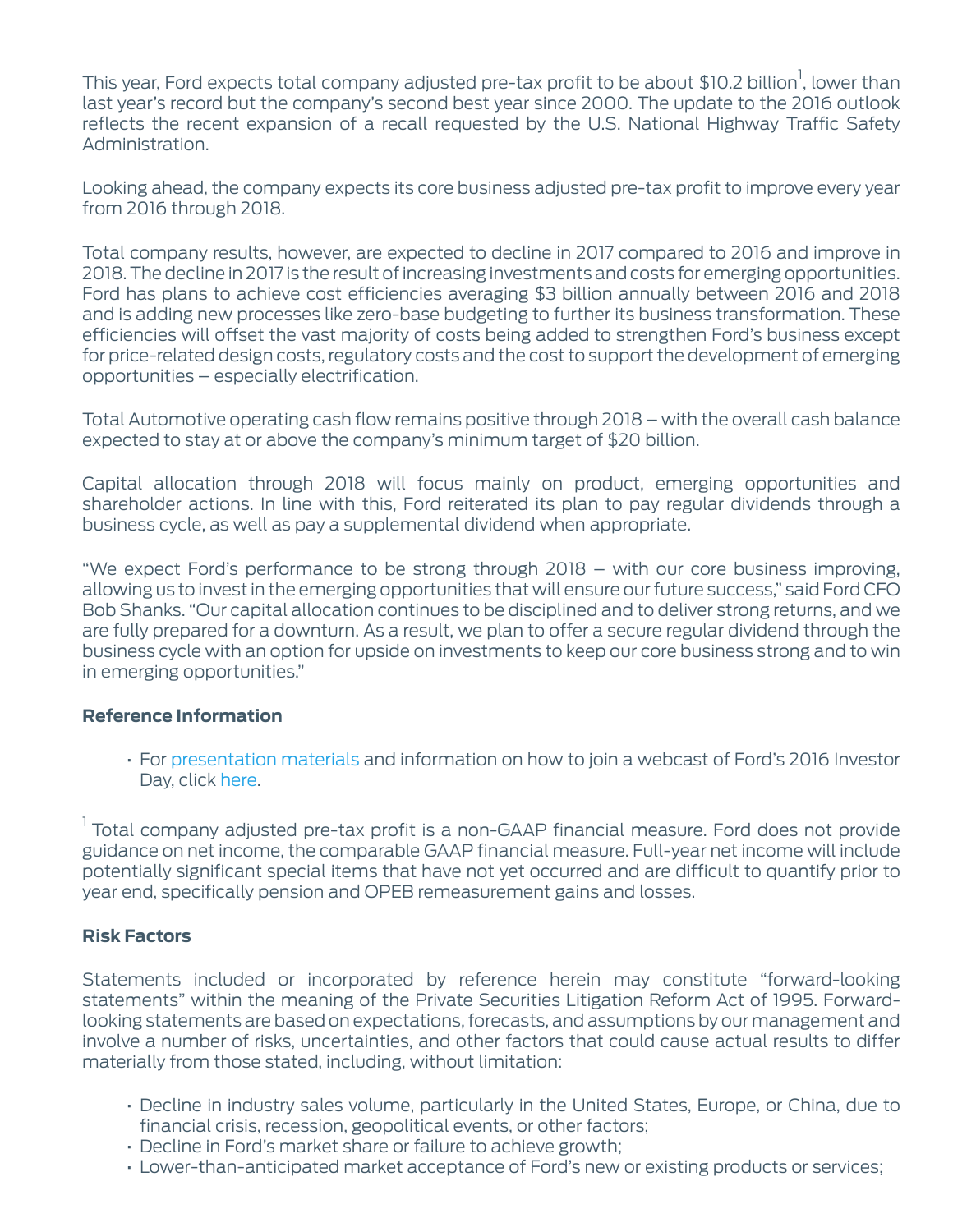- Market shift away from sales of larger, more profitable vehicles beyond Ford's current planning assumption, particularly in the United States;
- An increase in or continued volatility of fuel prices, or reduced availability of fuel;
- Continued or increased price competition resulting from industry excess capacity, currency fluctuations, or other factors;
- Fluctuations in foreign currency exchange rates, commodity prices, and interest rates;
- Adverse effects resulting from economic, geopolitical, or other events;
- Economic distress of suppliers that may require Ford to provide substantial financial support or take other measures to ensure supplies of components or materials and could increase costs, affect liquidity, or cause production constraints or disruptions;
- Work stoppages at Ford or supplier facilities or other limitations on production (whether as a result of labor disputes, natural or man-made disasters, tight credit markets or other financial distress, production constraints or difficulties, or other factors);
- Single-source supply of components or materials;
- Labor or other constraints on Ford's ability to maintain competitive cost structure;
- Substantial pension and postretirement health care and life insurance liabilities impairing liquidity or financial condition;
- Worse-than-assumed economic and demographic experience for postretirement benefit plans (e.g.,discount rates or investment returns);
- Restriction on use of tax attributes from tax law "ownership change;"
- The discovery of defects in vehicles resulting in delays in new model launches, recall campaigns, or increased warranty costs;
- Increased safety, emissions, fuel economy, or other regulations resulting in higher costs, cash expenditures, and/or sales restrictions;
- Unusual or significant litigation, governmental investigations, or adverse publicity arising out of alleged defects in products, perceived environmental impacts, or otherwise;
- A change in requirements under long-term supply arrangements committing Ford to purchase minimum or fixed quantities of certain parts, or to pay a minimum amount to the seller ("take-or-pay" contracts);
- Adverse effects on results from a decrease in or cessation or clawback of government incentives related to investments;
- Inherent limitations of internal controls impacting financial statements and safeguarding of assets;
- Cybersecurity risks to operational systems, security systems, or infrastructure owned by Ford, Ford Credit, or a third-party vendor or supplier;
- Failure of financial institutions to fulfill commitments under committed credit and liquidity facilities;
- Inability of Ford Credit to access debt, securitization, or derivative markets around the world at competitive rates or in sufficient amounts, due to credit rating downgrades, market volatility, market disruption, regulatory requirements, or other factors;
- Higher-than-expected credit losses, lower-than-anticipated residual values, or higher-thanexpected return volumes for leased vehicles;
- Increased competition from banks, financial institutions, or other third parties seeking to increase their share of financing Ford vehicles; and
- New or increased credit regulations, consumer, or data protection regulations, or other regulations resulting in higher costs and/or additional financing restrictions.

We cannot be certain that any expectation, forecast, or assumption made in preparing forwardlooking statements will prove accurate, or that any projection will be realized. It is to be expected that there may be differences between projected and actual results. Our forward-looking statements speak only as of the date of their initial issuance, and we do not undertake any obligation to update or revise publicly any forward-looking statement, whether as a result of new information, future events, or otherwise. For additional discussion, see "Item 1A. Risk Factors" in our 2015 Form 10-K Report, as updated by our subsequent Quarterly Reports on Form 10-Q and Current Reports on Form8-K.